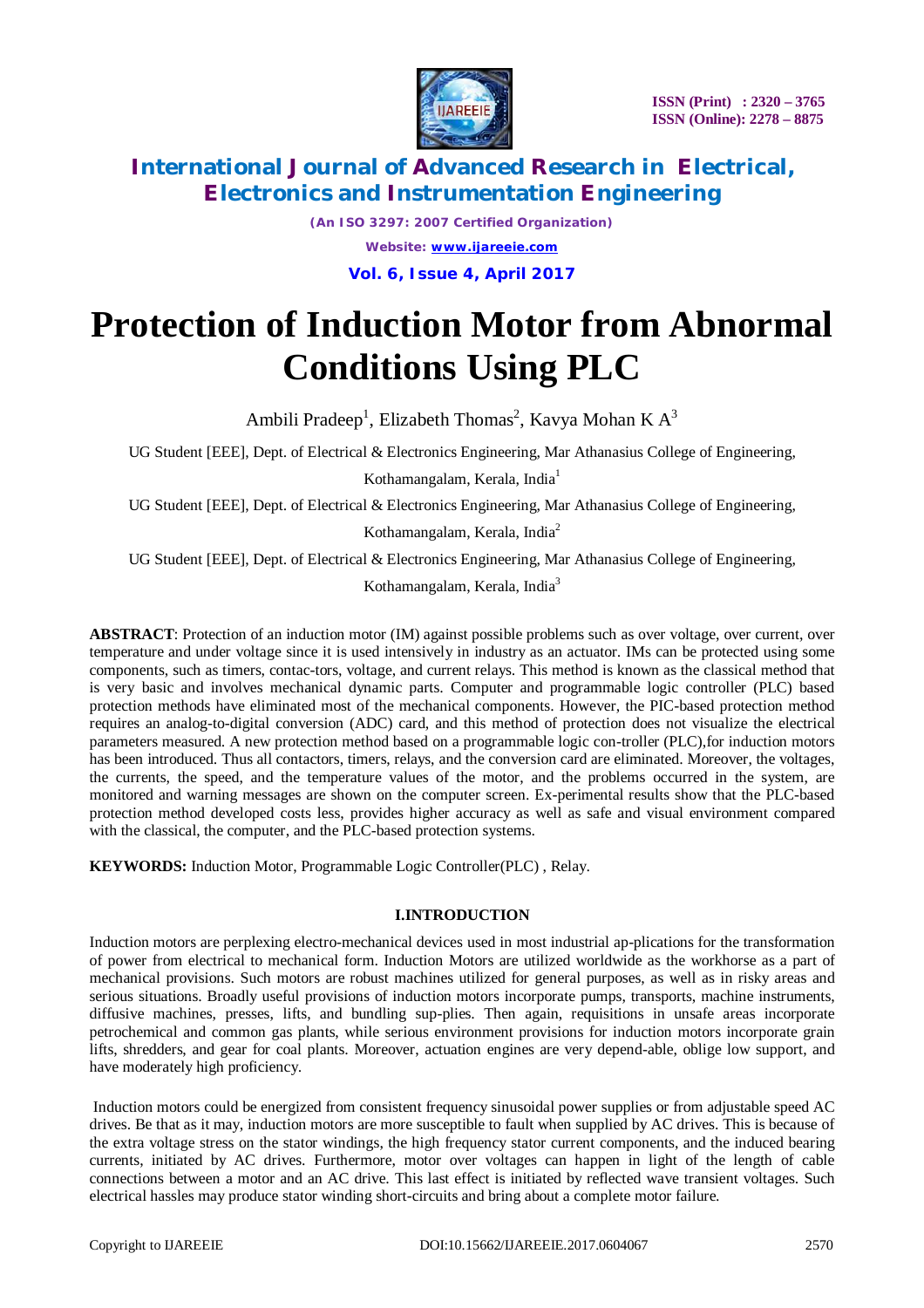

*(An ISO 3297: 2007 Certified Organization)*

*Website: [www.ijareeie.com](http://www.ijareeie.com)*

### **Vol. 6, Issue 4, April 2017**

The solution to the different faults of the induction motor including phase currents, the phase voltages, the speed, and the winding temperatures have been achieved with the using a microcontroller ,but representation of these electrical parameters have not been displayed on a screen. The PLC systems are comprised of special I/O units applicable for direct usage in industrial automation systems. The input components, such as temperature sensors, the level, and the pressure can be directly connected to the input. The driver components such as contactors and solenoid valves of the control circuit can be directly connected to the output. Many industries use PLC in automation processes to reduce the production cost and to increase quality and reliability.

#### **II.RELATED WORKS**

Sujith John Mathew, B Hemalatha[1] designed an alternative method to prevent the failures that happen in induction motors using a Programmable Logic Controller (PLC) and sensors to measure the different parameters related to induction motors such as current, voltage, temperature, speed, and vibration. All these parameters are constantly monitored with the help of SCADA during the operation of the motor and if any faults were to occur, there will be change in one or more parameters by which we can take the necessary precautions thus preventing damage to the induction motor. The voltage and current measurement is done using a voltage transformer and a cur-rent transformer respectively. These analog values are now sent to the analog inputs of the PLC. For temperature measurement, a LM35 sensor is used to send the analog input of the PLC.A protection system has been designed for safeguarding induction motors against all possible faults. If any fault occurs, a cautioning message shows up on computer and afterward the motor is halted.

Avinash Kumar, SK Biradar, Dipti Roy[2] suggested that a PLC can be associated for motor protection and de-rating indication and control apart from regular automation function so as to have overall control of process and keeping healthy condition to reduce breakdown time. Any number of motors can be monitored for unbalance, low or high voltage along with current and respective temperature which are used in process. The voltage and current will be sensed by line sensor i.e. CT / PT and given to interface card. The interface card contains the operational amplifier based circuit which converts it to compatible signal level for A/D converter module or card of PLC as per industry standard. It will then interpreted by PLC to take appropriate action as per ladder program.

#### **III.PROPOSED METHODOLOGY**

The figure 3.1 shows the block diagram for the protection of induction motor. The major components are programmable logic controller (PLC), potential transformer, temperature sensor, relay and buzzer. Potential transformer is used to measure the supply voltage. Current is measured using current transformer. Rectifier and filter circuit is used with both potential and current transformer to convert ac to dc. PLC receives signals from all the sensors connected to its input module and output is produced according to the program burned in it. The protection can be visualized using a personal computer connected to the PLC.

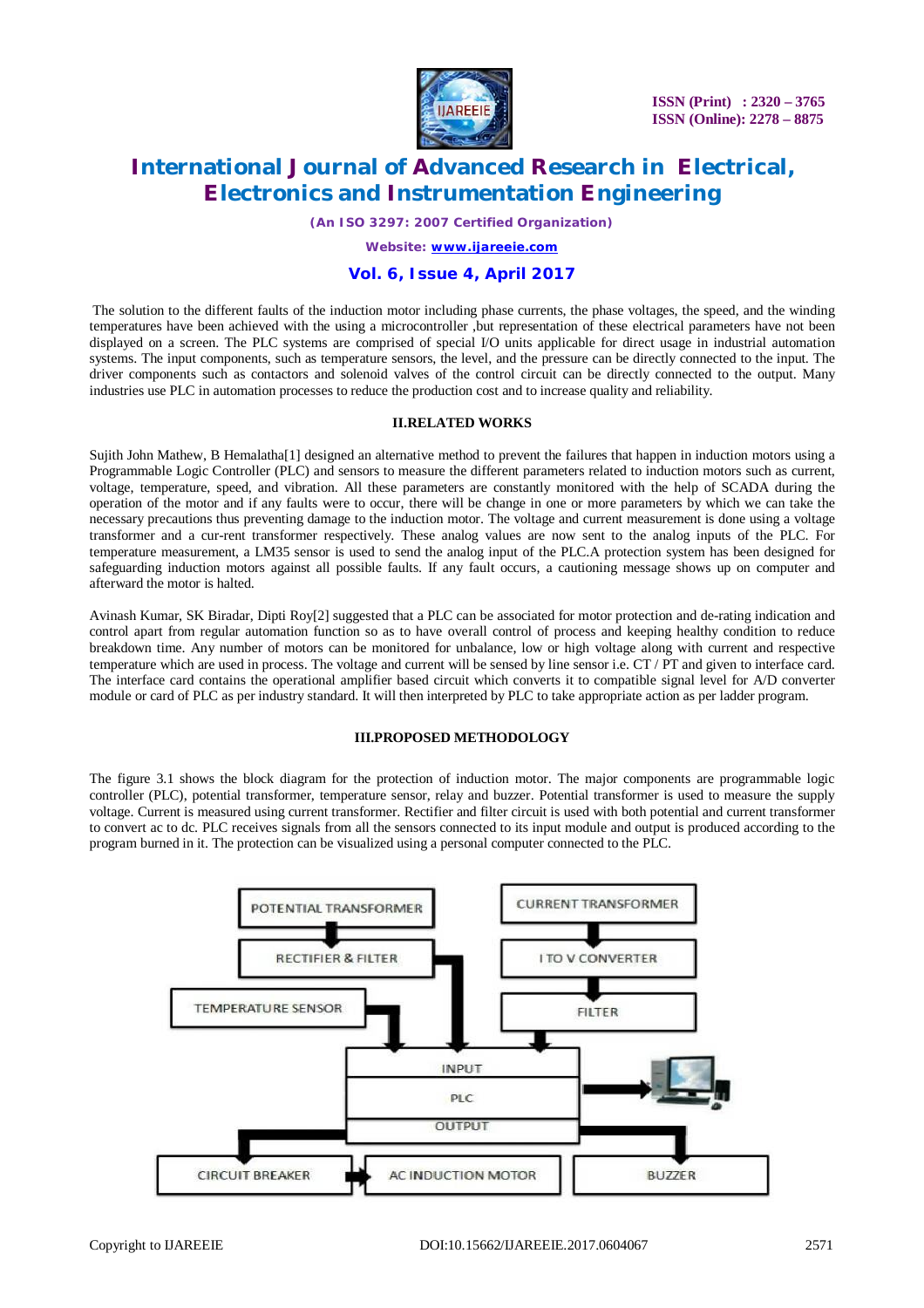

*(An ISO 3297: 2007 Certified Organization)*

*Website: [www.ijareeie.com](http://www.ijareeie.com)*

### **Vol. 6, Issue 4, April 2017**

#### PROGRAMMABLE LOGIC CONTROLLER (PLC)

A PLC or a small computer used for automation of real world processes, such as control of machinery on factory assembly lines. A PLC can be programmed to sense, activate, and control industrial equipment. Therefore, a PLC incorporates a number of I/O points, which allow electrical signals to be interfaced. Input and output components of the processes are connected to the PLC; and the program is loaded on the PLC memory.

#### INDUCTION MOTOR

An induction motor is an AC electric motor in which the electric current in the rotor needed to produce torque is obtained by electromagnetic induction from the magnetic field of the stator winding. An induction motor's rotor can be either wound type or squirrel-cage type. The AC power supplied to the motor's stator creates a magnetic field that rotates in time with the AC oscillations. The induction motor stator's magnetic field is therefore changing or rotating relative to the rotor. This induces an opposing current in the induction motor's rotor, in effect the motor's secondary winding, when the latter is short-circuited or closed through an external impedance. The rotating magnetic flux induces currents in the windings of the rotor. The currents in the rotor windings in turn create magnetic fields in the rotor that react against the stator field. Due to Lenz's Law, the direction of the magnetic field created will be such as to oppose the change in current through the rotor windings. The cause of induced current in the rotor windings is the rotating stator magnetic field, so to oppose the change in rotor-winding currents the rotor will start to rotate in the direction of the rotating stator magnetic field. The rotor accelerates until the magnitude of induced rotor current and torque balances the applied load.

#### POTENTIAL TRANSFORMER

The potential transformer works along the same principle of other transformers. It converts voltages from high to low. It will take the thousands of volts behind power transmission systems and step the voltage down to something that meters can handle. These transformers work for single and three phase systems, and are attached at a point where it is convenient to measure the voltage.

#### CURRENT TRANSFORMER

Current transformer (CT) is used for measurement of electric currents. Current trans-formers, together with voltage transformers (VT) (potential transformers (PT), are known as instrument transformers. When current in a circuit is too high to directly apply to measuring instruments, a current transformer produces a reduced current accurately connected to measuring and recording instruments. A current transformer also isolates the measuring instruments from what may be very high voltage in the monitored circuit. Current transformers are used in metering and protective relays in the power industry.

#### TEMPERATURE SENSOR

These sensors use a solid-state technique to determine the temperature. That is to say, they don't use mercury (like old thermometers), bimetallic strips (like in some home thermometers or stoves), nor do they use thermistors (temperature sensitive resistors). Instead, they use the fact as temperature increases, the voltage across a diode increases at a known rate. (Technically, this is actually the voltage drop between the base and emitter - the Vbe - of a transistor. By precisely amplifying the voltage change, it is easy to generate an analog signal that is directly proportional to temperature. There have been some improvements on the technique but, essentially that is how temperature is measured.

#### RELAY

A relay is an electromechanical device having electrical, magnetic and mechanical components. The relays control the electric circuit by opening or closing the contacts of that circuit. An electromechanical relay consists of three terminals namely common (COM), normally closed(NC) and normally opened(NO) contacts. These can either get opened or closed when the relay is in operation. These relays can work on both AC and DC supply sources. The construction is somewhat different for AC and DC relays, but both work on the same principle of electromagnetic induction.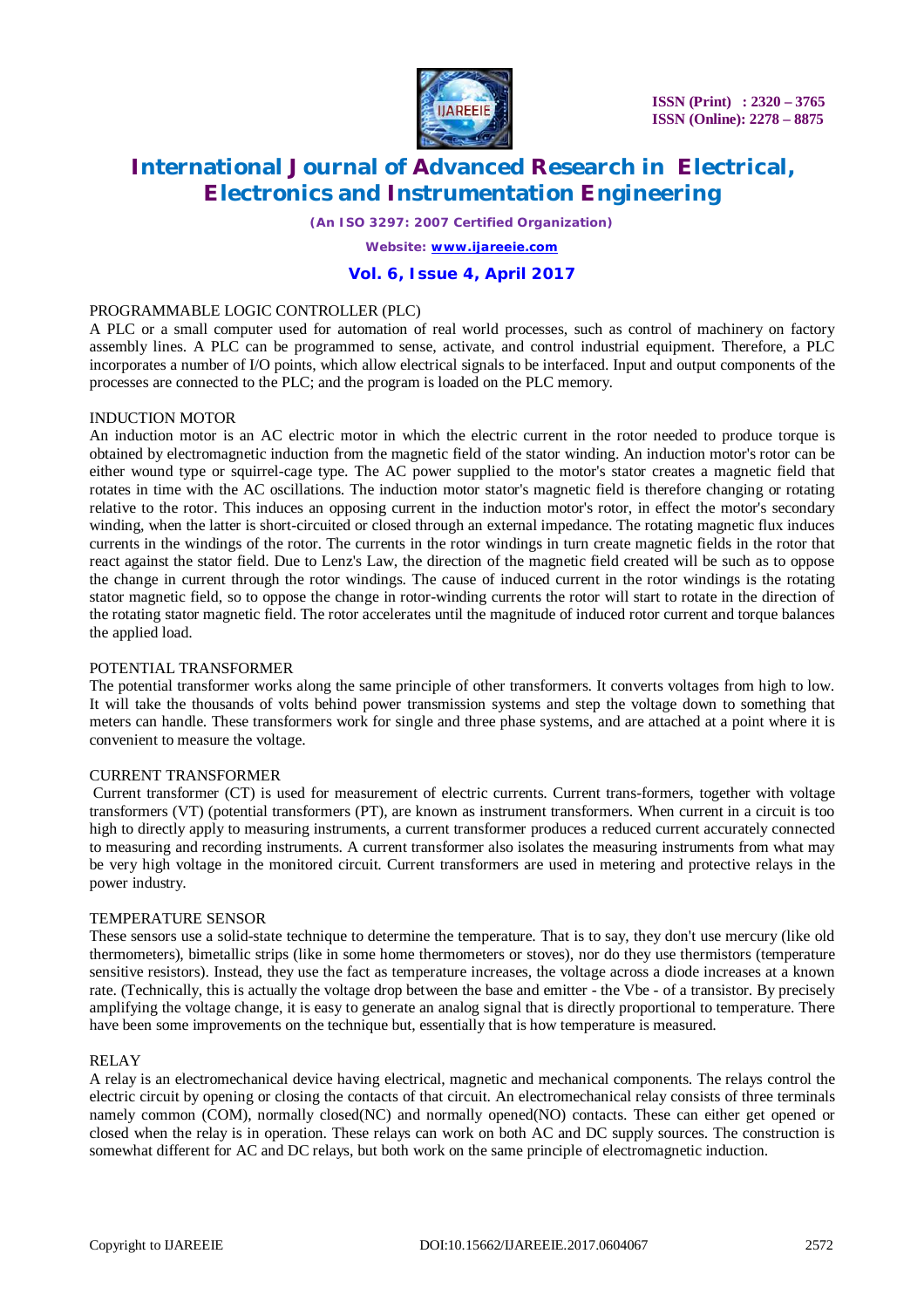

**ISSN (Print) : 2320 – 3765 ISSN (Online): 2278 – 8875**

# **International Journal of Advanced Research in Electrical, Electronics and Instrumentation Engineering**

*(An ISO 3297: 2007 Certified Organization)*

*Website: [www.ijareeie.com](http://www.ijareeie.com)*

**Vol. 6, Issue 4, April 2017**

### **IV. EXPERIMENTAL SETUP & RESULT**

Protection of Induction motor is done by continuous monitoring of voltage, current, temperature of the motor. The various steps involved in the execution of the program is shown by using the flow chart.



The dc supply required is produced by a circuit consisting of a step down transformer, a bridge rectifier and a capacitor. The output obtained is 9V. This 9V is given to a voltage regulator and the output is 5V dc. The potential transformer is connected parallel to the supply and current transformer is connected in series with motor. A relay is also connected in series with motor for automatic stopping of motor when fault is detected. The temperature sensor is fitted on the body of the motor. The sensed values from potential and current transformer are fed to PLC through a rectifier and filter unit. The output of temperature sensor is directly fed to PLC. Output from the PLC is given to relay through a transistor to control the motor during abnormal conditions. The output from the PLC is also given to a buzzer which issues a warning sound.